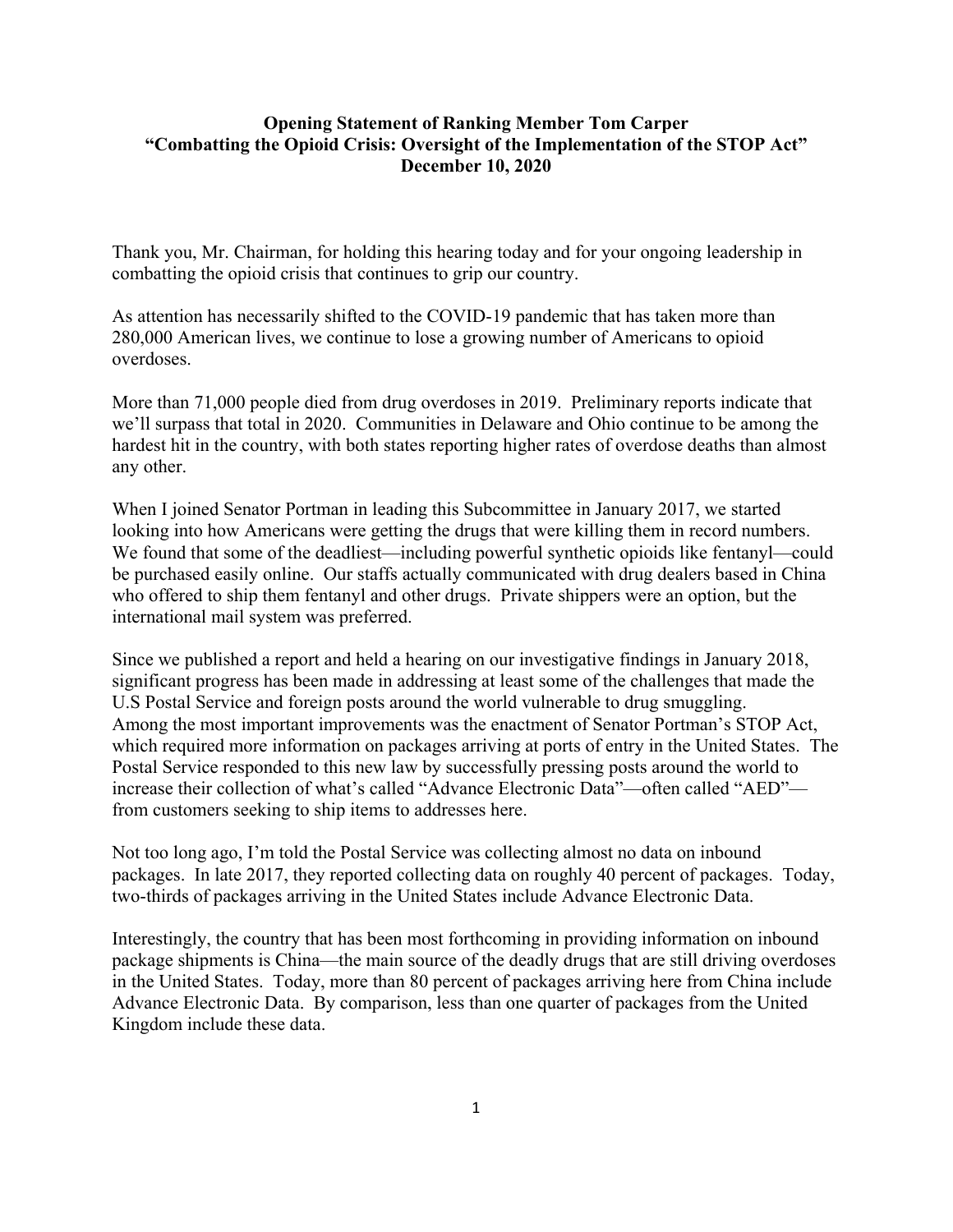According to a recent report by the Postal Service's Office of Inspector General, our friends in the U.K. are not alone among advanced countries that are behind in this area. A number of European Union members and other major shippers like Japan and Australia also have a lot of work to do.

Despite that fact, the law is clear. As of January 1, 2021, the Postal Service must start refusing packages without Advance Electronic Data. According to a briefing our staff received this week, this could mean 130,000 mail pieces a day, or about 4 million every month. Not too long ago, our staff was told that as many as 20 million packages a month could be held up or returned to their sender.

So it's not clear yet how bad this problem will turn out to be. But if we do wind up turning back or slowing down a large number of packages next month, I can't imagine other countries won't retaliate by blocking at least some of the packages the Postal Service sends abroad.

After four years of the Trump Administration's failed trade wars and reckless international diplomacy, this is the last thing we need. And at a time when Americans are being told to stay home and avoid inessential travel and trips to stores, more mail delays are unacceptable.

I'm a strong supporter of the data requirements and tough deadlines that were included in the STOP Act. But what this hearing will show us today is that the administration has fallen down on the job in implementing the Act.

I know international negotiations are tough. I'm sure some countries have bristled at the suggestion that our State Department and our Postal Service can dictate what information they collect from their customers. But it's hard for me to understand why we aren't in a better place than we are right now in obtaining Advance Electronic Data when the Universal Postal Union and E.U. requirements are so similar to ours.

And then we have CBP, an agency that was very direct with our staff in the past about what they perceived as failures by the Postal Service to cooperate in counter-drug operations. CBP is over a year late in issuing the regulations necessary to implement the STOP Act. I'm told those regulations won't be in place by January, and that CBP and the Postal Service are endeavoring only now to figure out what they plan to do when shipments without Advance Electronic Data arrive here.

In my opinion, the Postal Service—and come January 20—the new administration will have been put in an impossible position.

This is all coming at a time when trends with respect to how drugs like fentanyl are getting here are changing. According to CBP, significantly more drugs may be coming through land ports of entry along our southern border. At the same time, seizures in the international mail have declined.

So what I'm hoping to hear from our witnesses today is how we can solve this. Given where the drugs are coming from and where our trading partners are in providing the package data we're